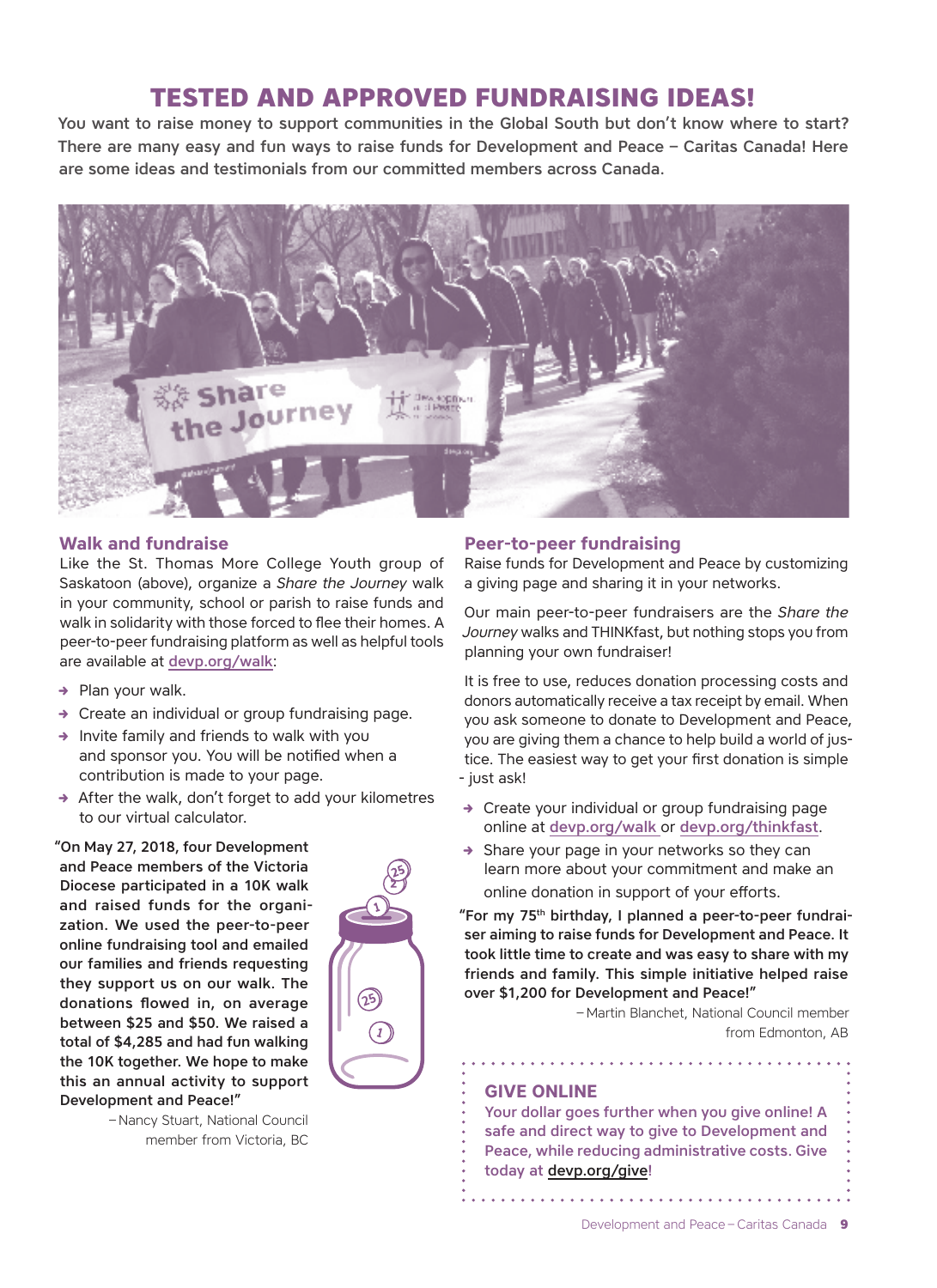#### **THINKfast**

This 25-hour fast is an interactive learning experience for youth who are passionate about social justice.

Fasting is part of Catholic tradition. It is a spiritual practice and a way to stand in solidarity with the hungry, poor, and oppressed. Development and Peace encourages you to reach out to staff should you need support, guidance or inspiration when planning your event.

Visit [devp.org/thinkfast](http://www.devp.org/thinkfast) to download the Organizer Toolkit and learn about activities that can provide hands-on experiences of the issues surrounding poverty and injustice. Create a personal or group fundraising page to help collect donations.



"THINKfast has been a popular event at Holy Cross C.S.S. since 1995. Over 50 students, staff and other volunteers join us annually for this unique overnight retreat experience. We fast, pray, reflect on social justice themes, and raise money for Development and Peace. Each student is expected to raise at least \$50 by collecting pledges in the weeks leading up to the big event. We usually raise well over \$2,500. In solidarity with the many other schools across Canada who do THINKfast, we continue to make a difference in the lives of our sisters and brothers in the global South, as well as here in Canada. THANK YOU D&P. THINKfast forever!" – Chris Forster, Chaplaincy Leader at Holy Cross C.S.S., Kingston, Ontario

#### **Share Year-Round**

Monthly giving is simple for you, reduces operational costs for Development and Peace and makes an impact for those in need.

"My passion for Development and Peace has been concentrated on the Share Lent campaign, with a particular focus on the monthly donor program, Share Year-Round, which I actively promote. While in university, I started giving \$5 a month, and each year since then, I have increased my monthly donation by one dollar. The money is taken directly from my bank account and I don't even notice it - but they do! It makes a big difference for vulnerable communities in the Global South."

– Desiree Nelson, member since 2006, Saskatoon, SK

## **Screening events for** *After the Storm: Building the Pope Francis Village* **documentary**

This film tells the story of survival and reconstruction in the Philippines after Super Typhoon Haiyan in November 2013. Five years later, Development and Peace shares the inspiring journey of poor coastal communities who rebuild after losing everything.

Visit [devp.org/en/philippines-documentary](https://www.devp.org/en/philippines-documentary) for resources to help you organize your event!

"We organized a screening of this wonderful documentary in our parish. This is a very good example of the concrete work of Development and Peace as part of a reconstruction program. I encourage parishes and schools to organize a screening of this moving film. The people who attended the screening in my parish were very proud to see their gifts at work. The main goal of our event was not to raise funds, but if this had been the case, we would have set up a table to collect donations before and after the screening with donation forms and envelopes as well as a laptop with Internet connection to receive any online donations."

– Luce Dubé, pastoral worker at the parish of Notre-Dame-del'Annonciation of the Diocese of Quebec, QC

#### **Benefit Concert** *Voices of Women for Peace*



"On April 13, 2018, we organized a benefit concert at St. Albert the Great Church in Montreal. It was a wonderful collective project. More than 250 people attended, including the consuls of Ecuador, Argentina and Mexico. The four guest artists sang with generosity, passion and commitment. The event raised more than \$6,200. We achieved our goal of raising awareness and funds for marginalized communities in the Global South!"

– Youth group of Montreal, QC